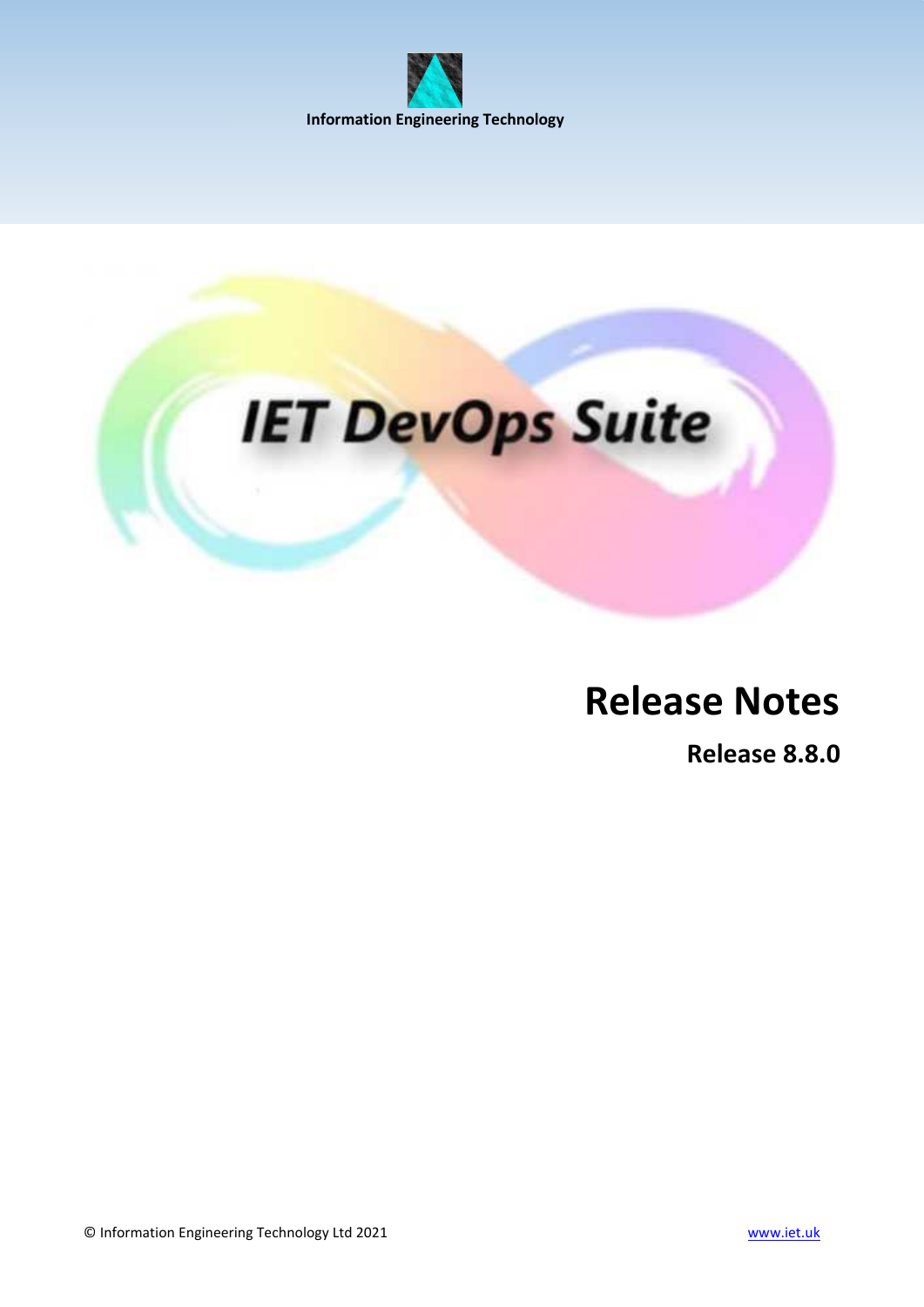## **CONTENTS**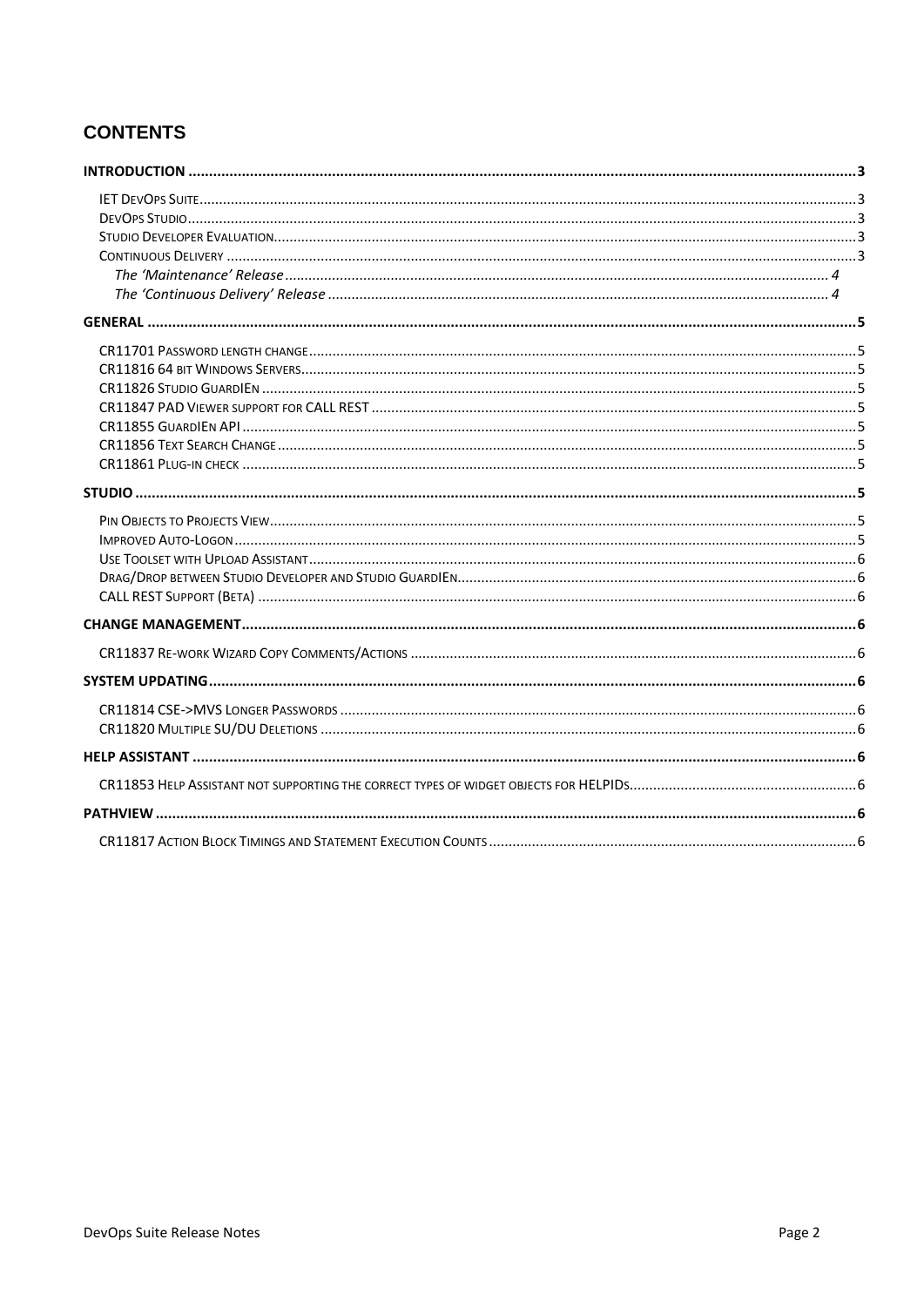## <span id="page-2-0"></span>**Introduction**

Changes marked with a '\*\*' indicate fixes to high severity issues and it is highly recommended that the service pack is installed if you are likely to be affected by these issues.

Changes marked with a '\*' indicates fixes to medium severity issues or a change in behaviour and again it is recommended that the service pack is installed if this issue is likely to affect you.

## <span id="page-2-1"></span>*IET DevOps Suite*



To reflect the integrated nature of the IET products and the fact that multiple products are installed with GuardIEn (for example VerifIEr, pathvIEw, genIE and Object List+) plus the ability to integrate Studio Developer with other IET products, these products have been grouped together for installation purposes as the IET DevOps Suite where previously they were installed as part of GuardIEn.

## <span id="page-2-2"></span>*DevOps Studio*

The CA Gen Studio based plug-ins (Studio Developer and Studio GuardIEn) are now called DevOps Studio.

The DevOps Studio clients are now installed as part of the IET DevOps Suite clients (previously the GuardIEn clients).

The Eclipse based user interface provided in Studio offers a more productive and integrated user experience compared to the normal Windows GUI clients, especially when combined with Studio Developer.

If the workstation has CA Gen Studio installed, all users of GuardIEn, VerifIEr, pathvIEw and other DevOps Suite products can (and are encouraged to) use the new Studio interface.

#### <span id="page-2-3"></span>*Studio Developer Evaluation*

Studio Developer is a modernised replacement for the CA Gen toolset that provides significant improvements in CA Gen developer productivity and ease of use. It is also much easier to learn for new CA Gen developers.

To encourage developers to try out Studio Developer, the IET DevOps Suite client installation now includes Studio Developer by default so that you can trial the product.

If you do not yet have a licence for Studio Developer, a trial period can be easily activated when you first start Studio Developer.

#### <span id="page-2-4"></span>*Continuous Delivery*

In previous releases the approach has been to provide a stable interface between client and server software so that customers could upgrade the servers to obtain the latest enhancements and fixes but did not also have to upgrade the clients. For example, a GuardIEn 8.7.0 release of the client could be used with any service pack release of the servers. The only pre-requisites were that the client release had to be at the same major version (i.e. 8.7) and also at the same level or lower than the server release.

This approach, created to reduce the upgrade impact of service packs for customers, inevitably resulted in some constraints on the nature of changes that could be made within a release: some enhancements required a change to both clients and servers and hence could only be delivered in the next major release.

Up until now we typically planned our major releases to coincide with a new release of CA Gen. However, with Broadcom moving to a Continuous Delivery (CD) approach for CA Gen, we have decided to also make some changes to our delivery approach.

IET will now support two concurrent releases with the following characteristics: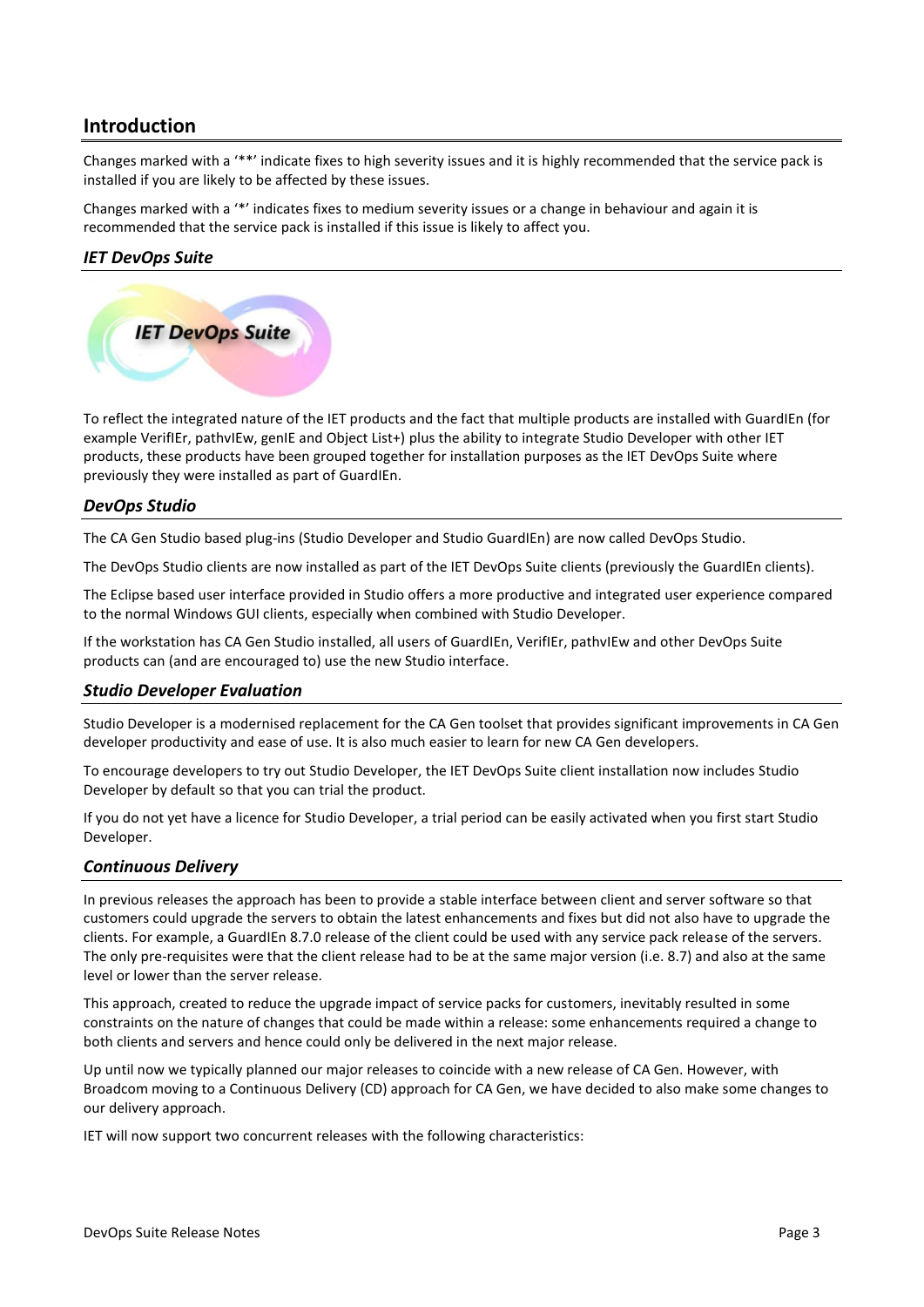#### <span id="page-3-0"></span>**The 'Maintenance' Release**

- The maintenance release will only receive fixes to existing functionality.
- A service pack upgrade will not require a client upgrade when the server is upgraded.
- The current Maintenance release is 8.7.

#### <span id="page-3-1"></span>**The 'Continuous Delivery' Release**

- The Continuous Delivery release will receive new features and enhancements (as well as fixes to existing functionality).
- A service pack upgrade may require a client upgrade (i.e. if upgrading from 8.8.0 to 8.8.1, it may be necessary to upgrade both clients and servers).
- New CA Gen features requiring a corresponding enhancement in our products might only be supported in the Continuous Delivery release.
- Third-party pre-requisite software will not be changed within a major release.

New major releases will still be delivered on a rolling schedule so, for example, when the next major release after 8.8 is available, 8.7 will be retired and 8.8 will then become the new 'Maintenance Release'.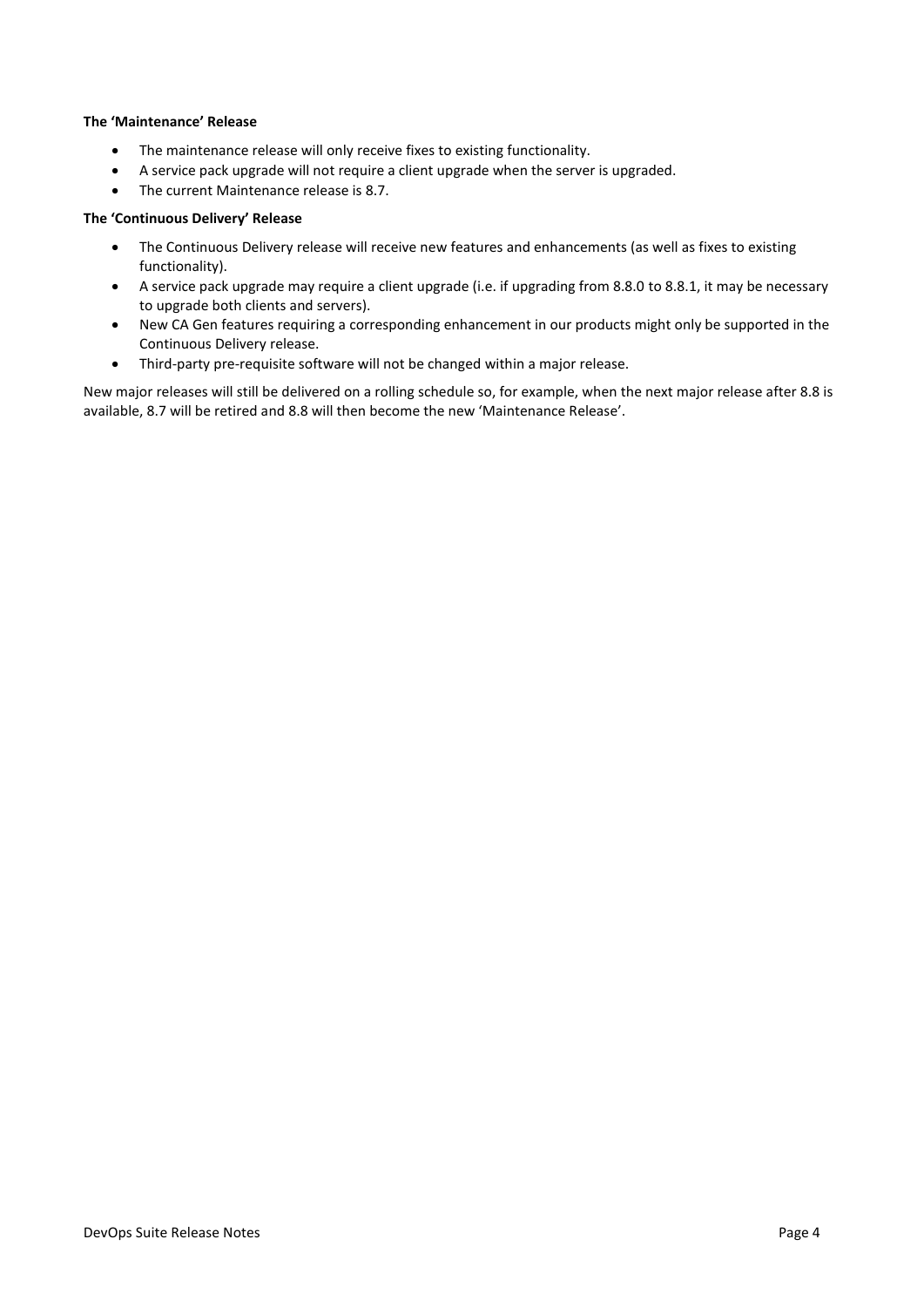#### <span id="page-4-1"></span><span id="page-4-0"></span>*CR11701 Password length change*

To accommodate longer passwords and passphrases, the length of the GuardIEn userid password, encyclopaedia connection password and encyclopaedia FTP password has been changed to 100 characters and spaces are now supported in the password. Various exits have also been changed, so if you use a customised exit, be sure to use the new version with the longer password definition.

Release 8.8 uses a new format for the logon file for Windows servers to support longer passwords and special characters. The logon file is not compatible with earlier releases and therefore if you are upgrading, a new logon file should be created with the Release 8.8 software and this cannot be shared with older releases.

#### <span id="page-4-2"></span>*CR11816 64 bit Windows Servers*

The Windows servers are now 64-bit. Consult the installation guide for instructions related to this change, for example ensuring that the 64-bit Transaction Enabler is used.

#### <span id="page-4-3"></span>*CR11826 Studio GuardIEn*

The Studio, eclipse based user interface for GuardIEn is now provided with the GuardIEn client installation.

#### <span id="page-4-4"></span>*CR11847 PAD Viewer support for CALL REST*

The GuardIEn PAD Viewer supports the display of CALL REST statements.

#### <span id="page-4-5"></span>*CR11855 GuardIEn API*

Release 8.7 introduced a new web service API for the CSE installations that allowed programmatic access to GuardIEn Change Requests, Release Pack and System Update functions.

In this release, the range of APIs has been extended to provide an API for C, Java and .Net via standard CA Gen proxies.

The GuardIEn API is a separate download that contains the proxy interfaces and web service WSDL.

#### <span id="page-4-6"></span>*CR11856 Text Search Change*

In previous releases, text searches that used a SQL LIKE (for example searching text or names in Object List+ or names in Deliverable List) automatically appended a trailing '%' in the search string. This reduced flexibility in the searches, for example by not allowing a search for a specific end string. A trailing % is no longer appended to the search string if it already contains a '%' or '&', so if you want to search for a string that is in the middle of a value, you will need to add a trailing %, i.e. search for '%XXX%' not '%XXX'.

#### <span id="page-4-7"></span>*CR11861 Plug-in check*

The plug-in check when starting the GuardIEn client no longer checks the plug-in registry entries for older Advantage Gen and COOL Gen toolsets.

## <span id="page-4-8"></span>**Studio**

#### <span id="page-4-9"></span>*Pin Objects to Projects View*

You can now pin Change Requests, Release Packs, Migrations, System Updates and Subsets to the Projects view in GuardIEn Studio. This makes it easier to access commonly used objects like the CRs you are working on. To pin an object, select it in the main list (i.e., the Change Request List) and use the Pin to Projects View menu item or right-click option. To un-pin the object, right-click in the Projects view and choose un-pin.

#### <span id="page-4-10"></span>*Improved Auto-Logon*

If you open a Studio Developer editor from GuardIEn Object List+ or GuardIEn PAD Viewer and are not logged on to Studio Developer Direct Editing, if you have remembered your userid/password, you are now automatically logged on rather than seeing the error message followed by the Logon dialog.